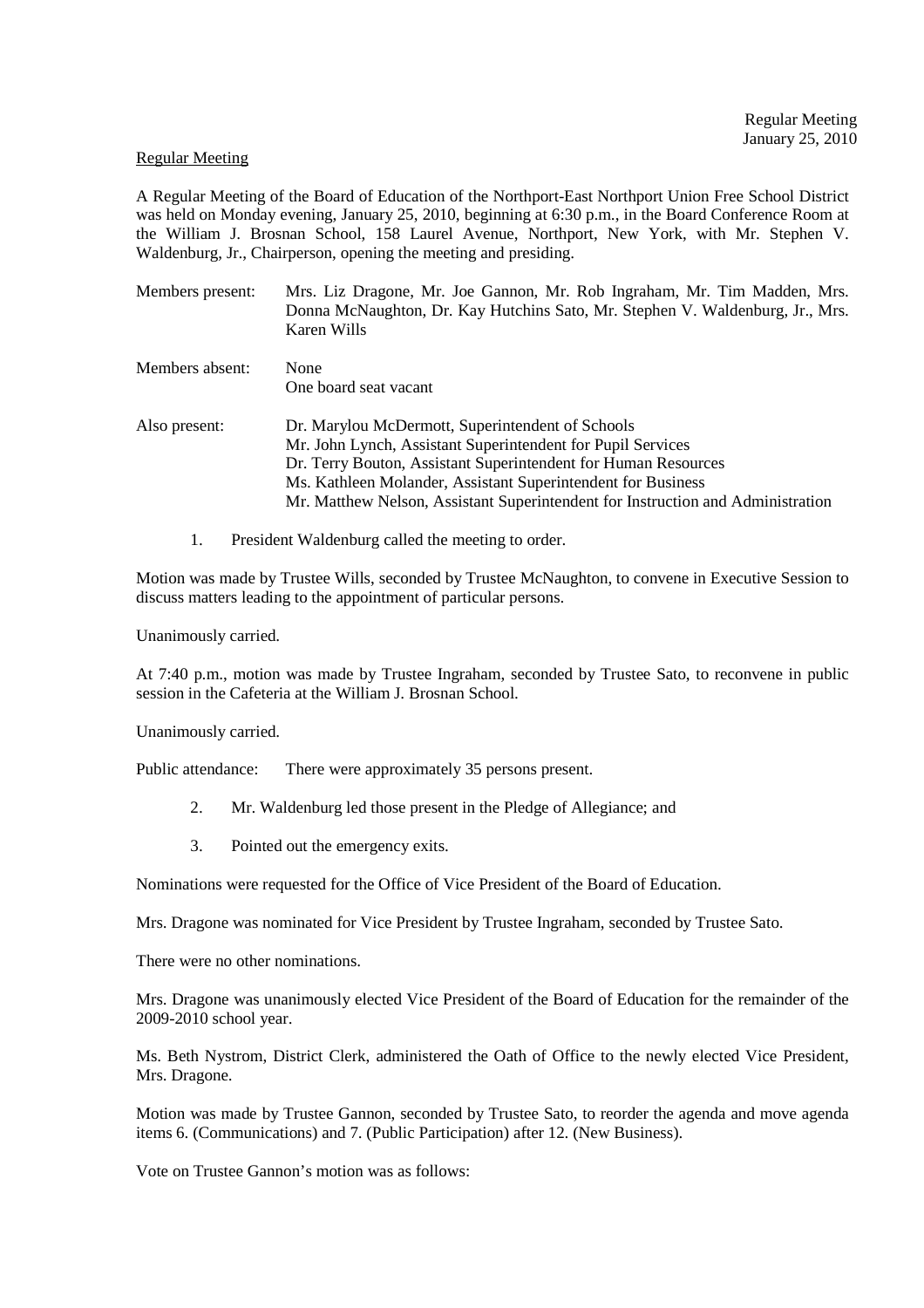YES: Mrs. Dragone, Mr. Gannon, Mr. Ingraham, Mrs. McNaughton, Dr. Sato, Mr. Waldenburg, Mrs. Wills

# NO: Mr. Madden

Motion passed.

## 4. APPROVAL OF MINUTES, TREASURER'S REPORT AND MONTHLY SUMMARY OF RECEIPTS AND DISBURSEMENTS

Motion was made by Trustee Ingraham, seconded by Trustee Wills, to approve all items under 4.1:

#### 4.1 Minutes 4.1.1 Regular Meeting, January 11, 2010

Unanimously carried.

Motion was made by Trustee Wills, seconded by Trustee Dragone, to approve all items under 4.2:

|     | Treasurer's Report and Monthly Summary of Receipts and Disbursements |                                                                         |  |  |  |
|-----|----------------------------------------------------------------------|-------------------------------------------------------------------------|--|--|--|
|     |                                                                      | Revised Treasurer's Report for the period June 1, 2009 through June 30, |  |  |  |
| റററ |                                                                      |                                                                         |  |  |  |

2009

4.2.2 Revised Monthly Summary of Receipts and Disbursements for June, 2009

Unanimously carried.

#### 5. SPECIAL REPORTS/ANNOUNCEMENTS FROM THE SUPERINTENDENT

5.1 Accomplishments of Staff and Students

 5.1.1 Mr. Gaurav Passi, High School Assistant Principal and Administrator in Charge of Family and Consumer Sciences, introduced the Family and Consumer Sciences Department Student of the Month, Nicole Havrilla. Mr. Passi stated that Nicole is a hard working and dedicated student who has successfully completed a wide array of courses in the Family and Consumer Sciences Department. Nicole is a leader in Northport High School's chapter of the Future Educators Association, currently serving as president of the organization. Mr. Passi noted that Nicole has co-chaired committees for various fundraisers, educational activities and community service projects. Nicole exhibits compassion, empathy and patience while working with young children, revealing a sincere interest in the area of elementary education. Mr. Passi stated that Nicole naturally possesses many of the fine qualities needed to become a promising educator and her personal initiative, superior work ethic, creativity, and strong verbal skills are an asset to the school, the program, and the classroom.

President Waldenburg and Superintendent McDermott congratulated Nicole on her fine achievements and presented her with a commendation from the Board.

5.2 Review of Instructional Initiatives in the following areas:

 5.2.1 Mr. Christopher Donarummo, High School Assistant Principal, presented the 2009-2010 Instructional Initiatives in the area of Business Education. Mr. Donarummo reviewed the electronic portfolio stating that they will be created during sophomore, junior and senior year for all Academy of Finance students. The portfolios will include student profiles and academic progress. Mr. Donarummo reviewed the benefits of developing curriculum maps for all Academy of Finance courses including focused student learning objectives and creating the framework for online Moodle courses. Mr. Donarummo stated the Business Department will continue to focus on specific grade level expectations, realigning curriculum to the National Academy Foundation and New York State Learning Standards,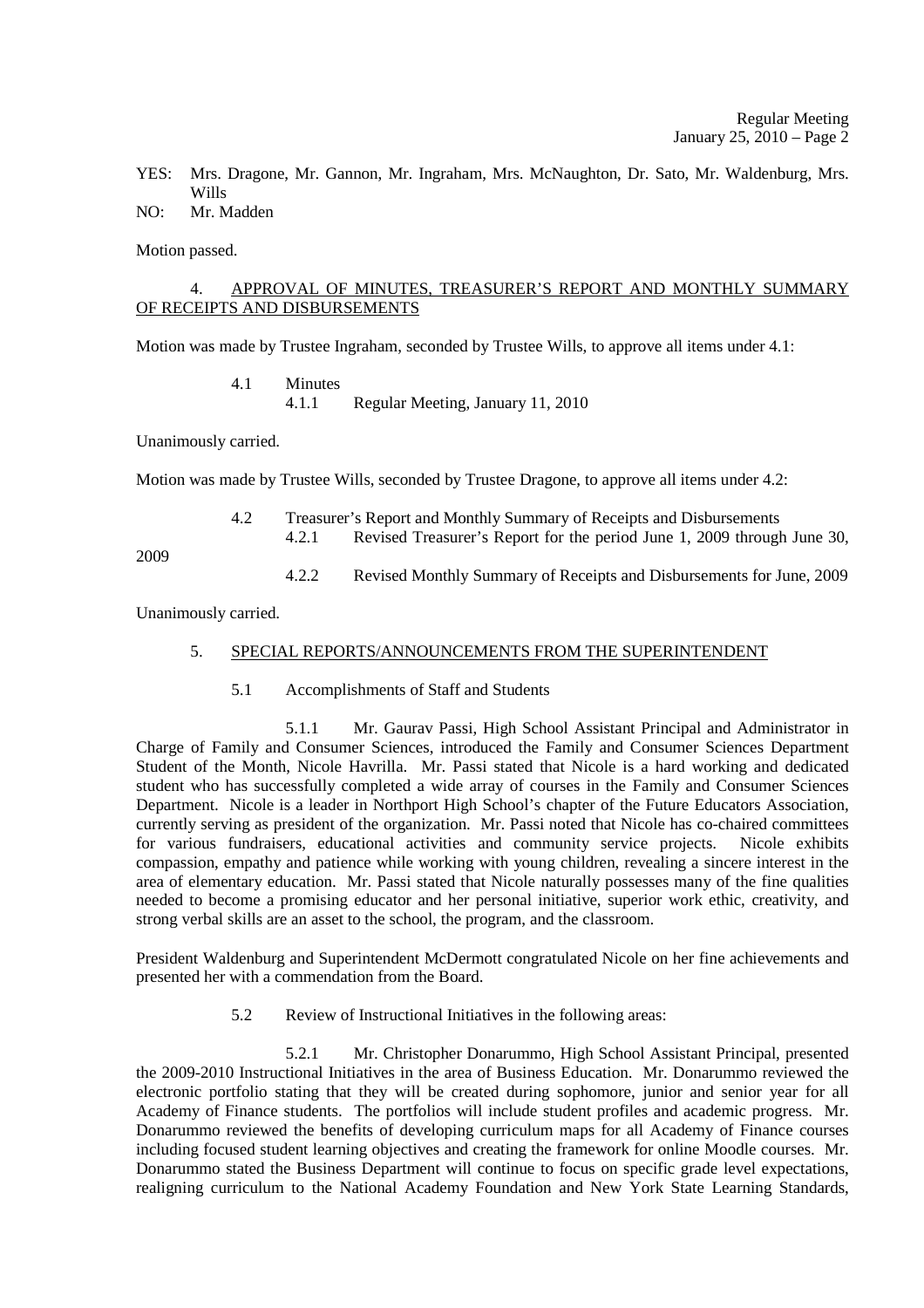developing additional instructional activities and authentic learning experiences, common assessments, and developing a supplement of online resources for students and staff. The Business Department will continue to develop and integrate components of character education through instructional activities and additional learning opportunities. Mr. Donarummo stated that 46 students were placed at various organizations during the 2009 Summer Academy of Finance Internships. Mr. Donarummo noted that in the 2008-2009 school year 40 students graduated with a certificate from the Academy of Finance.

There was a brief discussion regarding internships and networking with businesses in the community.

President Waldenburg and Superintendent McDermott thanked Mr. Donarummo for his informative report.

 5.2.2 Mr. Gaurav Passi, High School Assistant Principal, presented the 2009- 2010 Instructional Initiatives in the area of Family and Consumer Science. Mr. Passi stated that Family and Consumer Science education prepares students for both the work and family spheres of life. The courses are designed to help students become critically reflective of the social forces which impact individuals and families. Mr. Passi reviewed the instructional initiatives in the areas of wellness and nutrition, literacy, career preparation/exploration, character education, curriculum mapping and instructional technology. Mr. Passi noted that the department will continue to promote the District's wellness policy by educating students how to live healthy and nutritious lifestyles, and that literacy is a central component of fall lessons will continue to be engrained across the curriculum. Students explore potential career opportunities in Culinary Arts, Education and Entrepreneurship while being involved in various community service initiatives. Mr. Passi noted that curriculum mapping using Moodle will help to identify essential learning outcomes and objectives of each unit of study and instructional technology will be utilized to enhance classroom lessons.

There was a brief discussion regarding nutrition and wellness and the simulated student teacher experience.

President Waldenburg and Superintendent McDermott thanked Mr. Passi for his fine report.

Dr. Marylou McDermott, Superintendent, stated that the Board and she have received several emails regarding the presentation she made at the January  $11<sup>th</sup>$  Board meeting and she wanted to make some clarifications. Dr. McDermott stated that the report she presented was a rollover budget, not a proposed budget. The report indicated what current programs and budgetary items are in place, and if the District was to rollover the budget and honor contractual agreements what those budgetary figures would be. Dr. McDermott stated that the Board will direct the Superintendent at the February 8<sup>th</sup> meeting how to formulate the 2010-2011 budget. Dr. McDermott reiterated that it was not a proposed budget.

Dr. McDermott presented a financial update on factors impacting the 2010-2011 budget formation. Dr. McDermott noted that the Governor announced a proposed state aid cut of \$1,100,000, and that the District has been informed of 21 teacher retirements which would save the District approximately \$840,000. Dr. McDermott stated that the factors that remain unknown are contract negotiations, transportation contracts and health insurance increases for 2011. Dr. McDermott reviewed the net expenditure changes for the 2010-2011 projects. Dr. McDermott noted that with the update regarding State Aid and teacher retirements, that if the District were to rollover the 2009-2010 budget, the budget to budget dollar increase would be \$8,156,508, which is a 5.58% percent increase, with a tax rate increase of 7.62%. Dr. McDermott stated that the Board needs to examine these factors and provide guidance to Superintendent and administration in crafting the proposed 2010-2011 budget.

There was a brief discussion regarding the BOCES technology lease, transfer to Capital Fund, School Lunch, digital communication system, and bus replacement.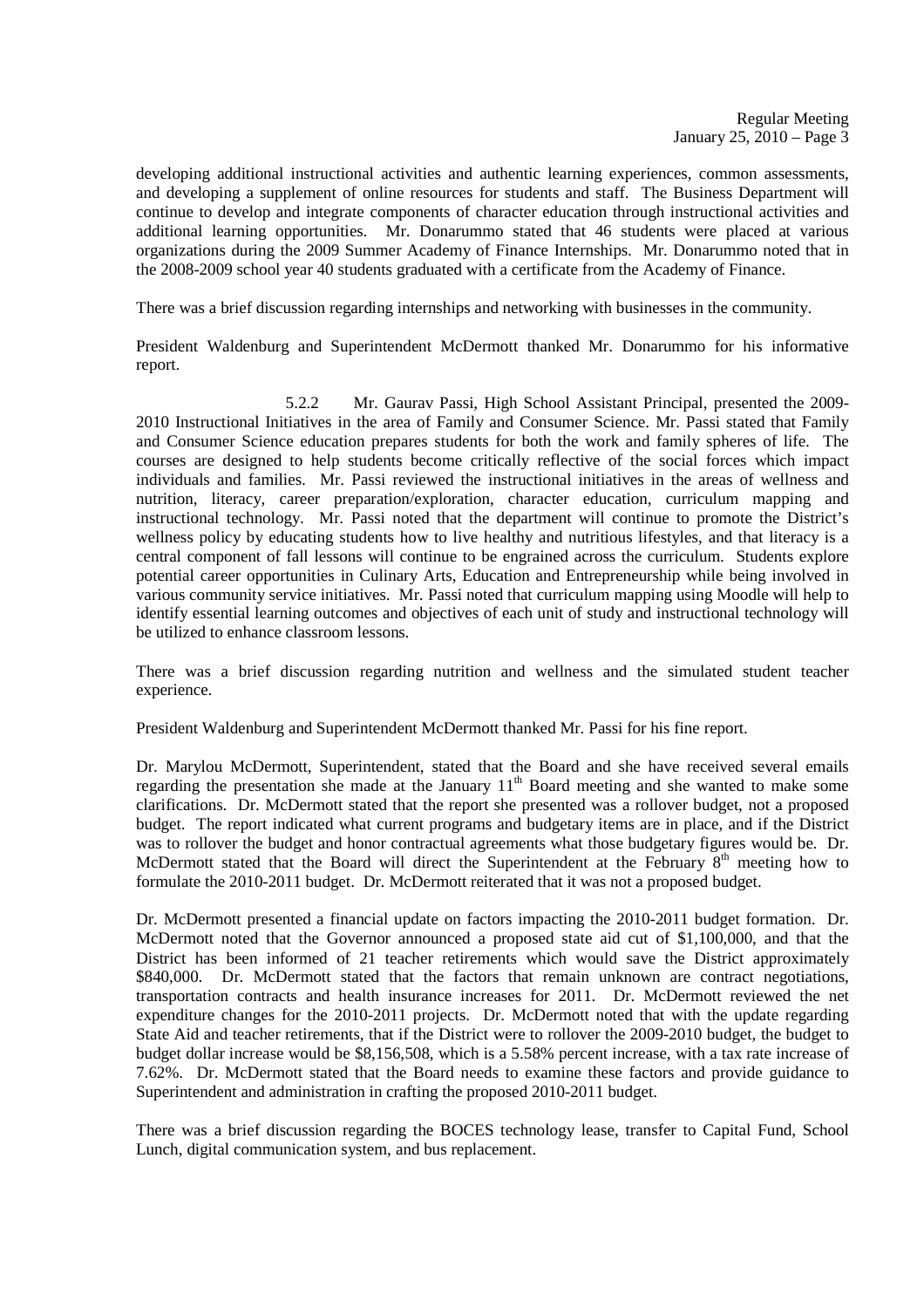President Waldenburg stated that the Board will analyze the information received from the Superintendent and will give the Superintendent direction at the February 8<sup>th</sup> meeting. Mr. Waldenburg opened discussion up to the audience members requesting brief questions regarding clarifications to Dr. McDermott's report.

Several audience members stated that the Board has an obligation to the taxpayers and that the Board should consider zero based budgeting and not start with a rollover budget. There were questions regarding contractual increases and the digital communications system.

 5.3 The President of the Board reviewed the upcoming Board of Education meetings scheduled for February  $8<sup>th</sup>$ , February 22<sup>nd</sup>, March  $8<sup>th</sup>$ , March  $15<sup>th</sup>$ , and March  $22<sup>nd</sup>$ . President Waldenburg stated that the Board will provide budget direction to the Superintendent at the February  $8<sup>th</sup>$  meeting.

Motion was made by Trustee Ingraham, seconded by Trustee McNaughton, to approve all items under 8. and 9., including Supplemental 9.5 (Grant Application) and 9.6 (Grant Application).

## 8. SUPERINTENDENT'S REPORT, GENERAL - FOR BOARD ACTION

 8.1 Personnel Schedules, each dated January 25, 2010, and each attached and made part of the official minutes:

| Schedule A |            | - Certified Staff       |
|------------|------------|-------------------------|
| Schedule B | $\sim$     | Non-Instructional Staff |
| Schedule C | $\sim$ $-$ | <b>Salary Transfers</b> |
| Schedule D | $\sim$ $-$ | Extra Pay               |
|            |            |                         |

President Waldenburg announced the retirement of 21 teachers and the Assistant Superintendent for Pupil Services, John Lynch. Mr. Waldenburg stated his appreciation of their years of dedication and service to the District.

 8.2 Authorizing the recertification of the District Shared Decision Making Plan as per the State required Biennial Review.

#### 9. SUPERINTENDENT'S REPORT, FINANCIAL - FOR BOARD ACTION

9.1 Approving the following donations to the District:

 9.1.1 \$35.00 from Ms. Elizabeth S. James to the Deborah A. Shavalier Memorial Scholarship Fund

9.1.2 \$1,315.00 from various donors to the Robert W. Krueger Scholarship

Fund

 9.2 Approving a 2009-2010 Consulting Agreement between the Northport-East Northport Union Free School District and Eden II School for Autistic Children, Inc.

 9.3 Approving a 2009-2010 Special Education Services Contract between the Northport-East Northport Union Free School District and Greenburg-North Castle Union Free School District.

 9.4 Approving an Amendment to Service Agreement between the Northport-East Northport Union Free School District and YMCA of Long Island, Inc. d/b/a/ YMCA "The Place".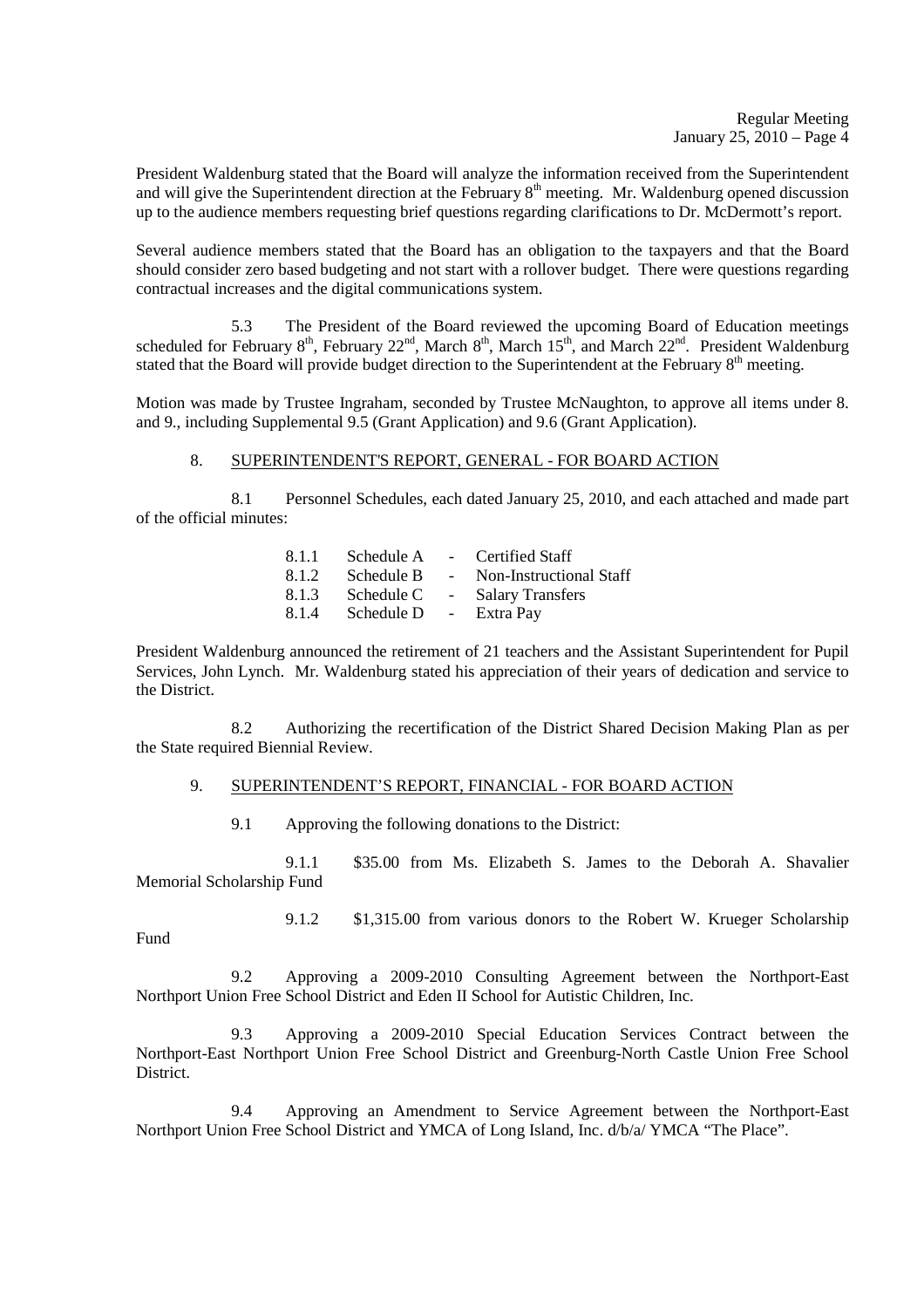9.5 Authorizing the administration to apply for a Suffolk's Edge Teacher Center Grant in the amount of \$1,500.00 to be used at East Northport Middle School to continue to integrate language arts into science activities through the use of netbooks and Moodle.

 9.6 Authorizing the administration to apply for a Sprint Character Education Grant in an amount up to \$25,000.00 to be used to cover staff salaries for out of school time related to curriculum development, teacher training, and expenses for project related supplies and travel. Further, funds will be utilized for consultants, speakers and honorarium as needed to provide additional support for the goals of this initiative.

Vote on Trustee Ingraham's motion to approve all items under 8. and 9., including Supplemental 9.5 (Grant Application) and Supplemental 9.6 (Grant Application) was unanimously carried.

#### 10. SUPERINTENDENT'S REPORT - FOR INFORMATION ONLY

- 10.1 Schedule I Home Instruction
- 10.2 Monthly Revenue and Budget Status Report as of June 2009
- 11. UNFINISHED BUSINESS
- 12. NEW BUSINESS
- 6. COMMUNICATIONS

 6.1 Letter from Ms. Denise Summers Mumm, United Taxpayers of Northport-East Northport, received January 13, 2010, to Members of the Board, re: Audit Committee

Ms. Mumm addressed the Board regarding the Audit Committee recommendations in her letter and stated she had questions regarding the science research program.

President Waldenburg stated that the Board received her recommendations and that the science department chairperson is schedule to present his report at the February 22nd Board meeting and will answer her questions at that time.

- 6.2 Communications received regarding the 2010-2011 Budget:
	- 6.2.1 Email from Mr. Bob Gueits, received January 19, 2010<br>6.2.2 Email from Ms. Linda Ebert, received January 19, 2010
	- 6.2.2 Email from Ms. Linda Ebert, received January 19, 2010
	- 6.2.3 Email from Mr. and Mrs. Paul Case, received January 19, 2010
	- 6.2.4 Email from Mr. and Mrs. Bruce Gobbi, received January 19, 2010
	- 6.2.5 Email from Mr. and Mrs. Charles Slevin, received January 19, 2010
	- 6.2.6 Email from Mr. and Mrs. Gerard Sparacino, received January 19, 2010
	- 6.2.7 Email from Ms. Margaret Chellis, received January 19, 2010
	- 6.2.8 Email from Ms. Jeanne Ricciardi, received January 19, 2010
	- 6.2.9 Email from Mr. Charles Libby, received January 19, 2010
	- 6.2.10 Email from Ms. Jane Ruthkowski, received January 19, 2010
	- 6.2.11 Copy of letter from Mr. Charles Slevin to the Editor of Newsday, received

January 19, 2010

6.1.12 Email from Ms. Ann Columbus, received January 19, 2010

President Waldenburg stated that the Board has received the emails regarding the budget and the Superintendent's presentation and they understand the comments. Mr. Waldenburg stated that they are at the very beginning stage of formulating the 2010-2011 budget.